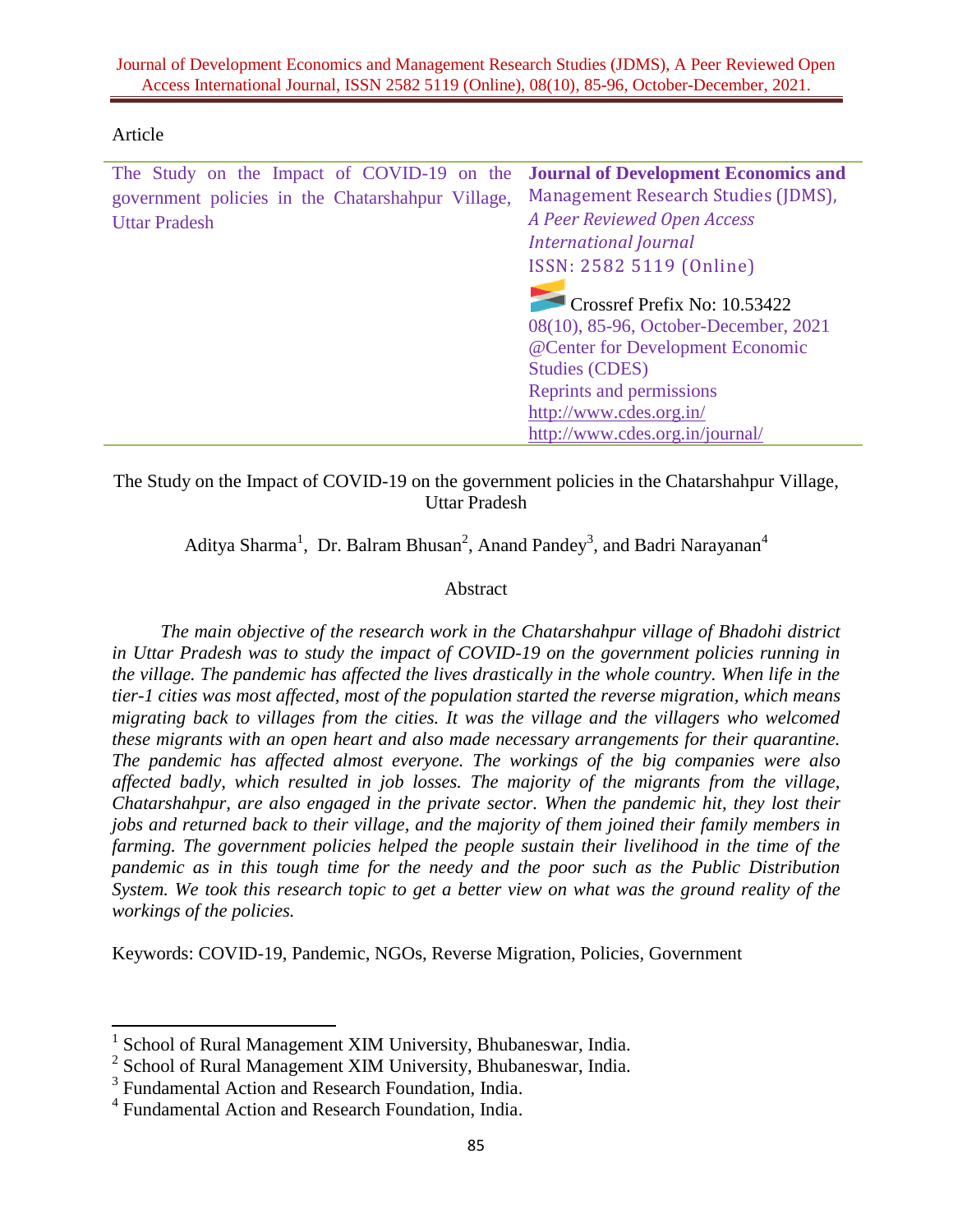# **1. Introduction:**

India is the home to 1.3 billion people, and for its people, the government of India is severe and hence has a lot of policies being implemented for the better of the people residing here. A government policy portrait the political activities, plans, and intentions of the government, which aims at achieving a particular set of targets. The policies are made so that the country's people are benefitted, and the government makes sure that no section of the society is left untouched while designing the policies. Sometimes it is also seen that several policies are designed for some particular section of people. Such policies are made for the development of these people as these people might have faced discrimination on some part of their life by which their lives might have been affected. Overall, if we see, then we can clearly understand that the policies regulate the lives of the people in many ways for their betterment.

In the time of the pandemic also, the policies were running as smoothly as before. As per the Ministry of Rural Development, the following schemes are more prominent in rural areas. Schemes like Mahatma Gandhi National Rural Employment Guarantee Scheme (MGNREGS), Deendayal Antyodaya Yojana – National Rural Livelihoods Mission (DAY-NRLM), DeenDayal Upadhyay – GraminKaushalya Yojana (DDU-GKY), Pradhan Mantri Awaas Yojana – Gramin (PMAY-G), Pradhan Mantri Gram Sadak Yojana (PMGSY), Shyama Prasad Mukherjee National RuRBAN Mission and National Social Assistance Programme (NSAP) are the major schemes of government of India working smoothly in the rural areas. All these schemes are being implemented in order to bring about overall improvement in the quality of life of the people in rural areas by employment generation, strengthening of livelihood opportunities, promoting selfemployment, skilling of rural youths, provision of social assistance, and other basic amenities. (Ministry of Rural Development, Government of India: rural. nic.in (website)). In the state of Uttar Pradesh, the state government is also pretty much dedicated to working for the betterment of the people of the state and for which it has made several schemes that would help each and every people of the state.

The government of Uttar Pradesh has also introduced a number of social welfare schemes to benefit the poor people, farmers, and other deprived sections of the society, with the primary focus being put upon agriculture, education & the health sector. The schemes like Beti Bachao Beti Padhao Yojana in U.P, KG to PG Scheme, U.P Kisan Kist Yojana, U.P PM Krishi Sinchai Yojana, Kisan Uday Yojana, UP Fasal Rin Mochan Yojana (UP Farm Loan Waiver Scheme), Deendayal Suraksha Bima Yojana, E-Mandi, Gaudhan Yojana, Soil Health Card, FasalBima Yojana, Indira Gandhi National Old Age Pension Scheme (2018) in UP, Ujjwala Yojana, GraminVidyuti Karan Yojana, ShandianuUP widow (vidhwa) Pension Scheme and many more<sup>5</sup>.

 $\overline{\phantom{a}}$ 

<sup>&</sup>lt;sup>5</sup>source:sarkariyojana.com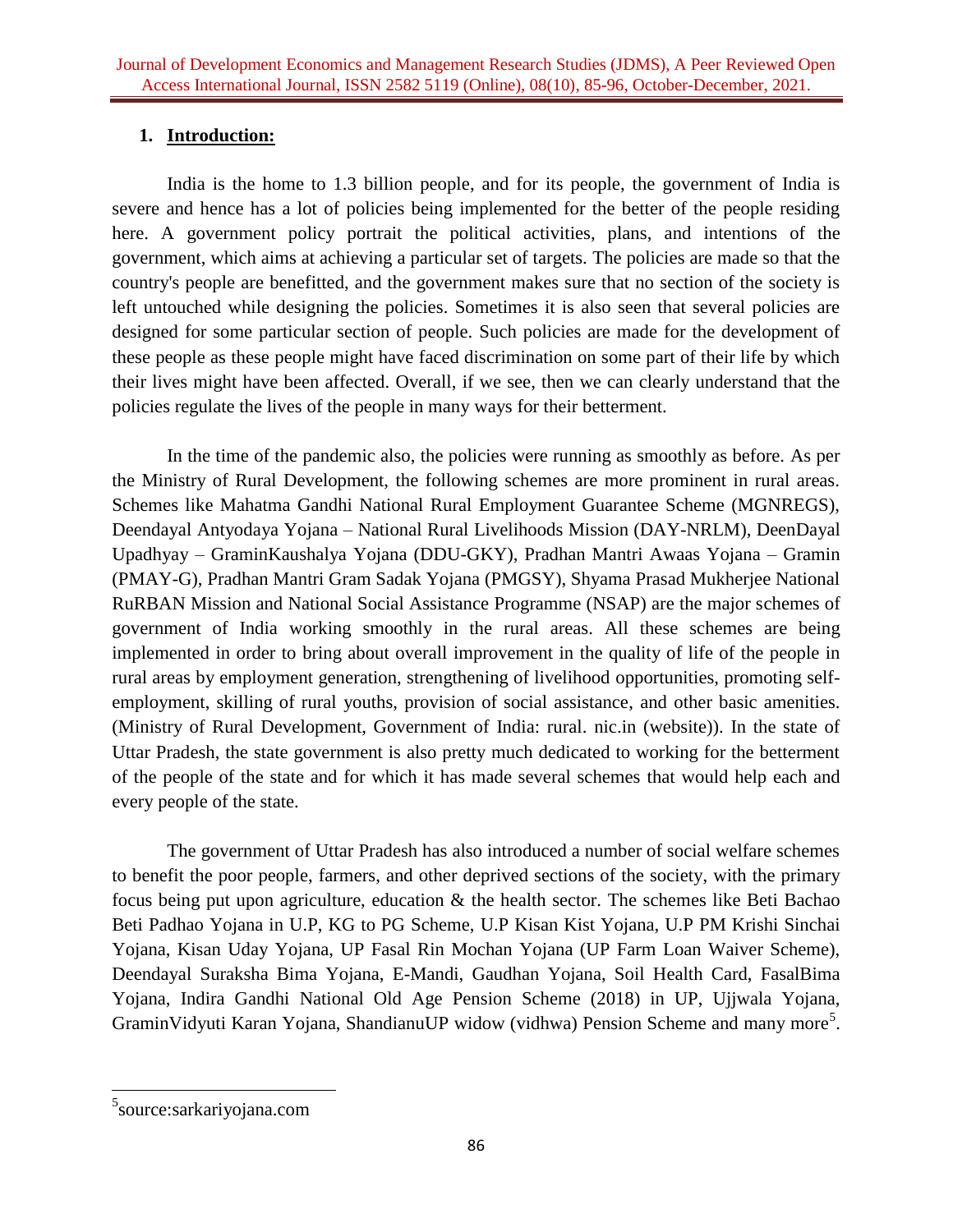Undoubtedly, the pandemic has hit everybody hard and the government and its policies were no exceptions.

## **2. What is COVID-19? And What is its impact?**

The COVID-19 (coronavirus disease) is an infectious disease that was first detected in the Wuhan city of China. It is a highly infectious disease that spreads by physical interactions like talking (without mask), handshakes, coughing/sneezing in public places. This disease marked its presence in the year 2019 in the month of December, when the majority of the Chinese people started getting affected due to COVID-19. As per Wikipedia (2021), COVID is caused by severe acute respiratory syndrome coronavirus-2 (i.e., SARS-CoV-2). Eventually, it became a pandemic, and the world is yet to free itself from this deadly disease. Fever, cough, breathing difficulties, loss of smell, loss of taste, and weakness are some of the most common symptoms of COVID-19.

Being one of the most populated countries, the impact of COVID-19 in India was very high as 1,12,29,398 cases have been detected till 08<sup>th</sup> March 2021 (*Google News 2021*), which is almost 10% of all the cases of COVID-19 detected in the whole world. The total death due to COVID-19 stands at 1,57,853 in India as on 8<sup>th</sup> March 2021 (Source: *Google News 2021*), which accounts to 6.08% of the global death caused due to COVID-19. In Uttar Pradesh, the number of cases till  $8<sup>th</sup>$  March 2021 stands at 6,04,279, which is around 5.38% of total cases in India (Source: *Google News, 2021)*. And as far as the Bhadohi district of Uttar Pradesh is concerned, total of 2255 cases have been detected as on  $11<sup>th</sup>$  March 2021 which and the total casualties stand at 27 (source: *Bing.com)*. The world still lives in fear of COVID-19 as many have lost they are near and dear to this pandemic. But there is a ray hope for the whole world as the mass production of the COVID-19 vaccine is on the way. Countries like India has mass producer of vaccines, the Serum Institute which has a capacity of producing vaccines in bulk whom the whole world is eyeing for.

The Serum institute, with its COVISHIELD and the Bharat Biotech with its COVAXIN, is already in the process of vaccinating the Indian citizen as well as many dozes of the COVISHIELD being sent to neighboring countries by the Indian government. Many companies in India are also in the process already to develop the vaccines, such as The Biological E Ltd, Cadila Healthcare Ltd, Hetero Biopharma, Dr. Reddy's Laboratories Ltd(Source:livemint.com). If we see around the world, then the pharmaceutical giant Pfizer is already ready with its COVID-19 vaccine, Russia with its *Sputnik V,* and many more in the race. So at last, there is a healthy chance that the world would be vaccinated with the COVID vaccine very soon, and all the normal activities shall be started as before.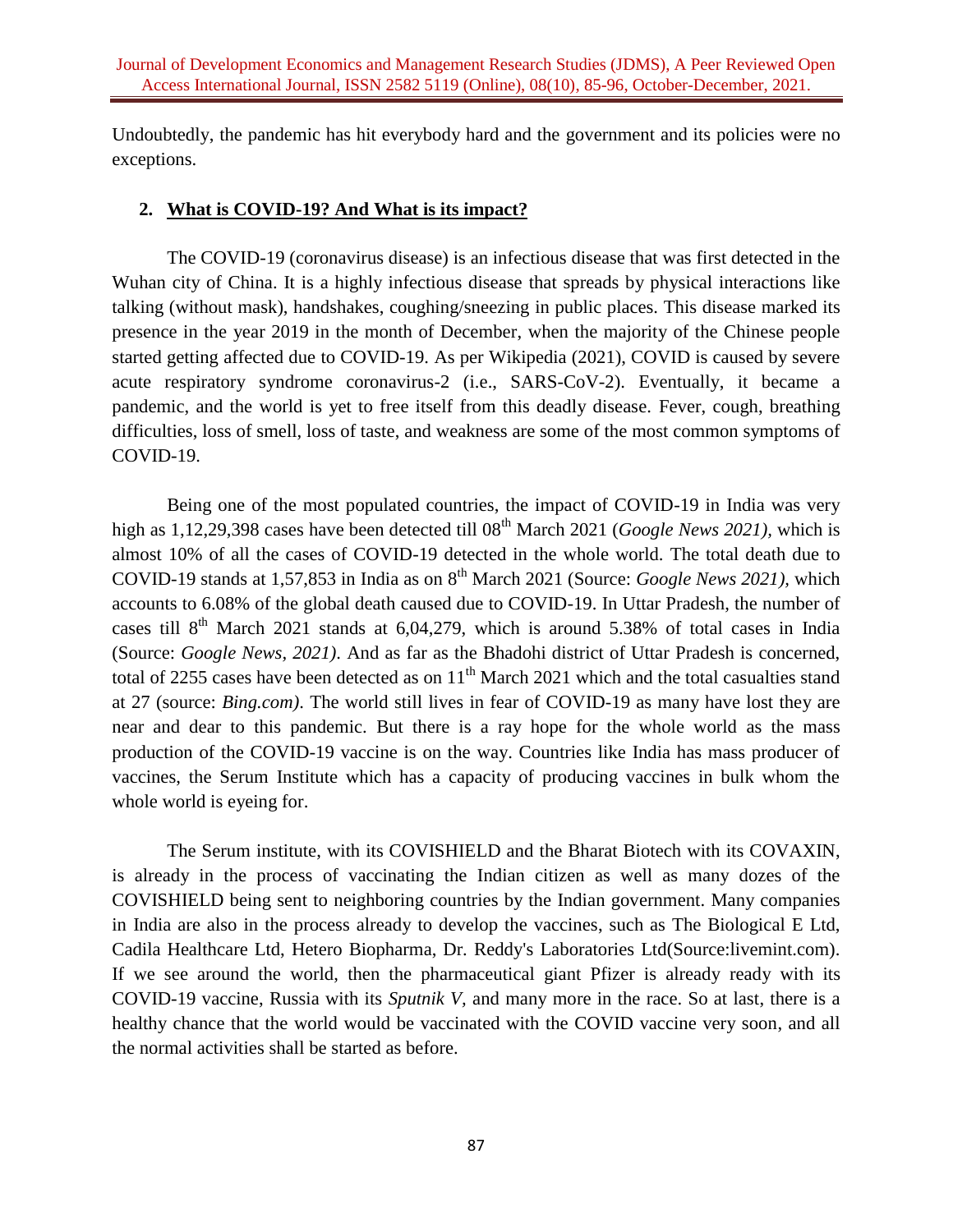# **3. Methodology:**

The research (survey) on the project, which is the impact of COVID-19 on government policies, is mainly based upon primary data collection which is collected through structured interviews with the local residents of the village, Chatarshahpur. Apart from the basic questionnaire which was provided by the university, I prepared one additional questionnaire, which I used as part of the survey to the assigned topic. By stratified random sampling, 25 households out of the overall households of the village belonging to several communities were interviewed in the span of 20 odd days. Apart from the structured interview, several unstructured interviews were also taken from the people belonging to near-by areas as well. This research/survey is also based on secondary data collection and is also reviewed from different sources.

## **3.1** Unstructured Interview:

An unstructured interview is a type of interview in which the interviewer doesn't make up his mind for a set of questions in mind rather, and the questions come up as a spontaneous one to the interviewers' mind. The questions come out inflow for which no preparation had been made in the past.

## **3.2** Structured Interview:

A structured interview is that kind of interview in which the interviewer goes to the field with a particular set of questions to be asked to the public. The structured interviews are basically close-ended. The questions are basically designed in advance for the interviewees. Such questions are asked in a particular form to understand a pattern in the responses.

## **3.3** Participant Observation:

The survey/research conducted is qualitative research in which the participant not only engaged himself/herself but also played an active role in understanding the implication of the mentioned activities in order to get a clearer view. The survey also includes notes which were noted while observing the things going around.

## **3.4** Non-participant observation:

Under this activity, the researcher observes the participants just by observing his activities without getting involved directly in the research work.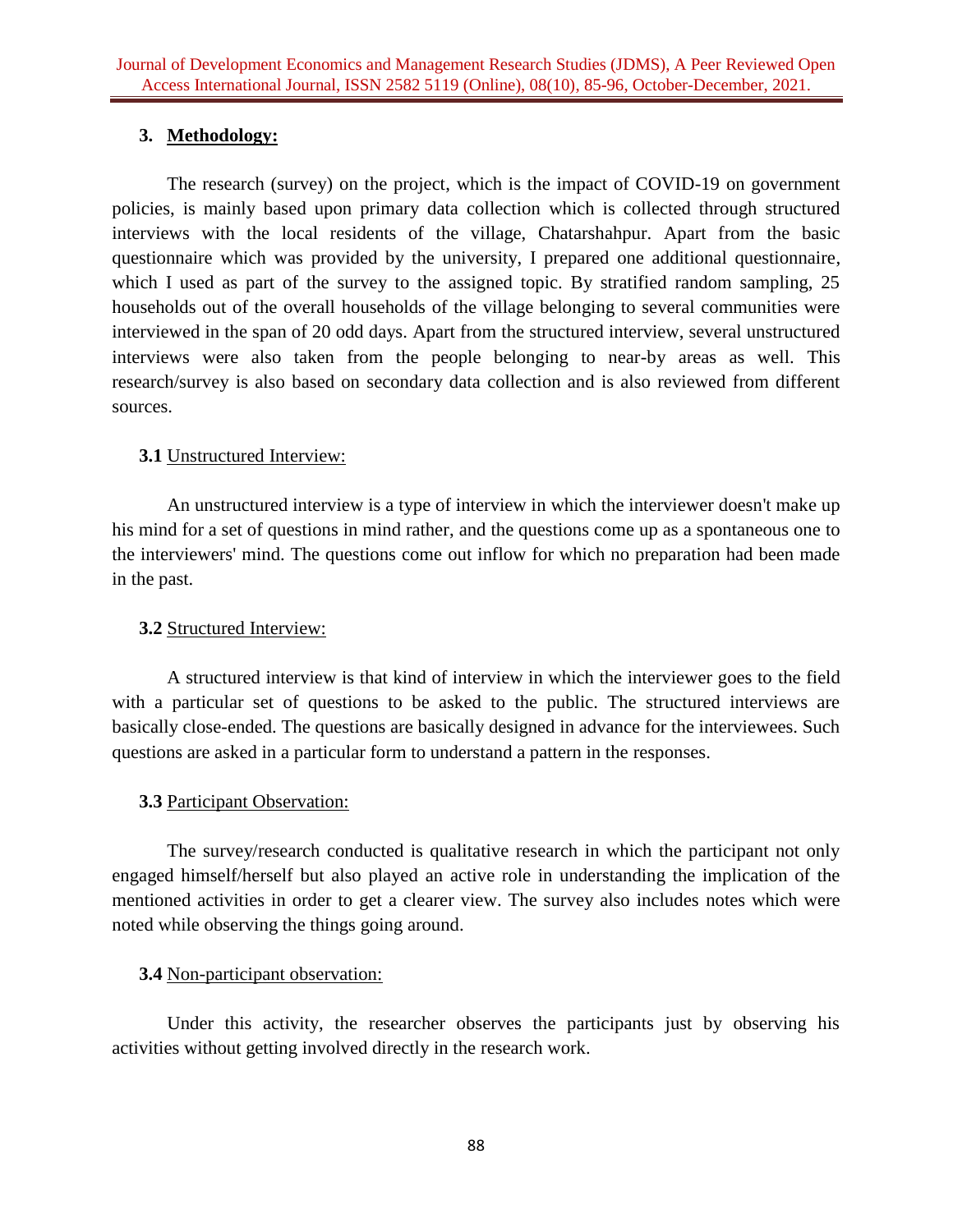## **3.5** Field Notes:

This refers to all the notes taken into consideration while conducting the field survey during the interview.

## **4. Impact of COVID-19 on government policies in Chatrashahpur village:**

For conducting the survey regarding "the impact of COVID-19 on government policies," there are several policies that were taken into consideration while conducting the survey/interview, and these policies are Pradhan Mantri Matri Vandana Yojana (Maternity Benefits provided to the mother), Pradhan Mantri Ayushman Card Yojana, National Rural Health Mission, Mid-Day Meal Scheme (In primary+intermediate School), Public Distribution System, National Horticulture Mission, MGNREGA (Mahatma Gandhi National Rural Employment Guarantee Act), Kissan Credit Card, Swach Bharat Abhiyan, Integrated Child Development Services (ICDS), Pradhan Mantri Awas Yojana, PMJJBY (Pradhan Mantri Jeevan Jyoti Yojana), PMSBY (Pradhan Mantri Suraksha Bima Yojana).

There were several mixed reviews among the household when asked about the awareness of these government schemes. Some said they are aware of all the schemes, but there were also some people who were not aware of all the mentioned schemes, although they knew a few of them. Now coming towards the impact of COVID-19 on these schemes, here in the village of Chatrashahpur, there was no effect of the pandemic as told in the survey as well as by the Pradhan Shri Ram Narayan Yadav himself. The main reason the village could stop the spread of the virus is the strict quarantine facilities adopted by the Pradhan of the village as well as the villagers. The migrants, who returned to the village last year during the lockdown, were quarantined for fourteen days in the quarantine centers. Proper facilities were made available for them so that they do not face any difficulties during their quarantine. Hence, this came out as a big plus point for the village for not getting affected by the deadly virus.

There was no major impact of COVID-19 on the government policies in the village rather, and there were several pluses for takings. During the pandemic, while social gathering was strictly prohibited still the villagers joined hands together and stayed connected via a digital platform. They were regularly monitoring the workings going around the village by constantly getting in touch with the Pradhan Ji. And by virtue of this, there was better work (with transparency) observed. The villagers even say that effective workings were done in the initial phase of lockdown. The village meetings, discussions were majorly done via the digital platform (WhatsApp), which also saw people's interest and more active participation as earlier such level of participation was not observed.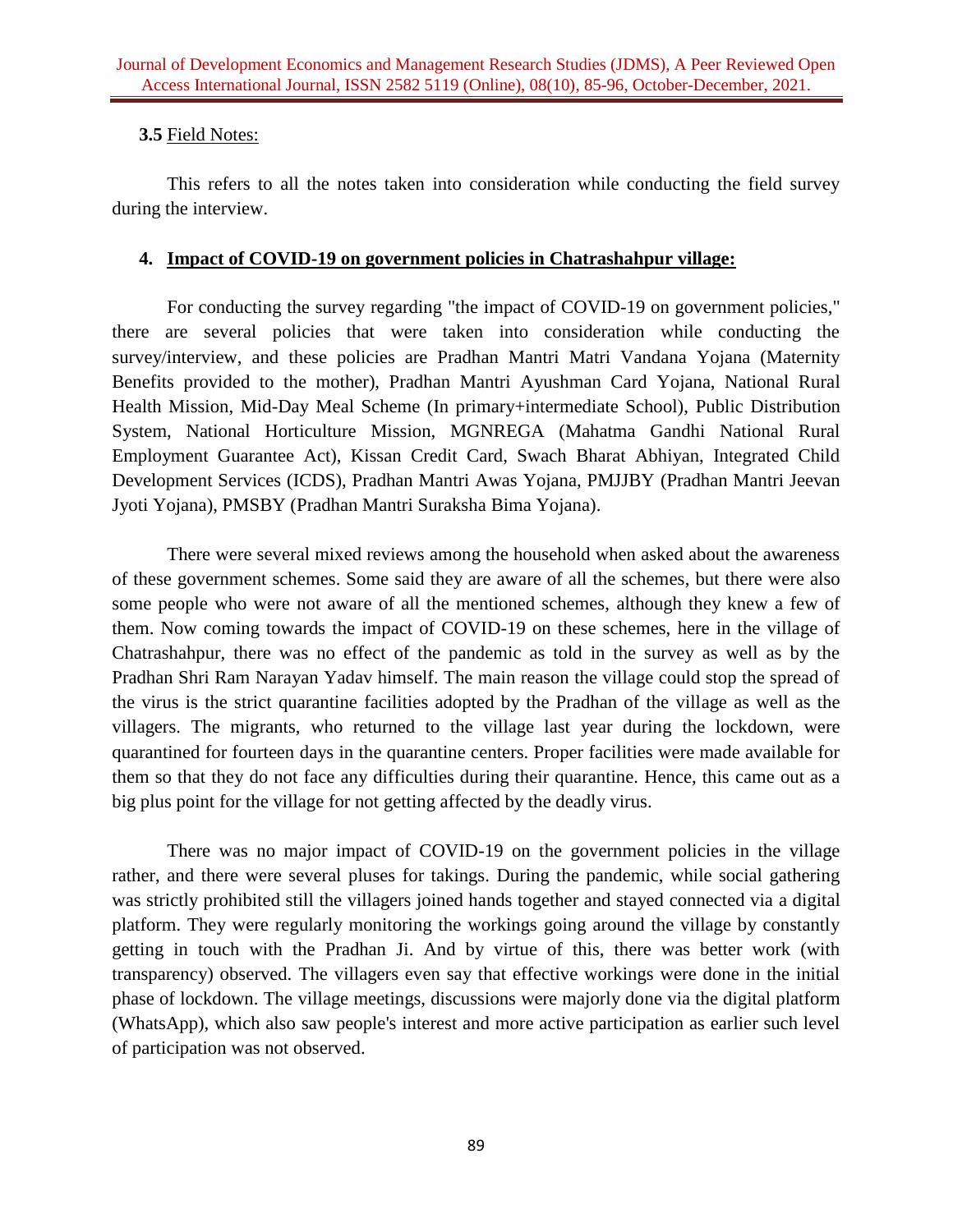#### Journal of Development Economics and Management Research Studies (JDMS), A Peer Reviewed Open Access International Journal, ISSN 2582 5119 (Online), 08(10), 85-96, October-December, 2021.

Now talking about the functioning of the policies, the people of the village did not notice any change in the policy; in fact, they liked the functioning of the Public Distribution System in the pandemic. They seemed very satisfied with the PDS system as there was no delay and disturbance in the functioning of the policy. In addition to that, more care was being provided to the villagers as proper sanitization of the village got initiated; people even got the benefit of the Pradhan Mantri Kisan Samman Nidhi, under which the central government rolled out to pay Rs. 2000/- every quarter to the farmers to compensate for their losses. There was no construction of new houses under the Pradhan Mantri Awas Yojana at the time of the pandemic, but people believe it was the time to survive, not building homes. Overall if we see, the people seemed to be satisfied with the government's workings in the time when COVID-19 was at its peak.



<span id="page-5-0"></span>(Diagram 4.1 $<sup>6</sup>$ , showing the awareness about the government policies on a scale from 1-</sup> 7)

(Where 1 is the lowest  $& 7$  is the highest)

The majority of the people of Chatrashahpur confirmed that they are aware of the majority of the government policies. In contrast, very few confirmed that they knew all the mentioned government policies before, and a very few said that they knew only a few guidelines run by the government. As per the government policy survey questionnaire, the following are the findings: -

## **4.1** From the above-mentioned schemes, how many schemes are you aware of? And under how many policies, you and your family are enrolled in?

Referring to the first part of the question, the response which is received is that more than half of the respondents are aware of more than three mentioned policies. In contrast, there are only 14.3% of respondents are aware of all the policies mentioned in the survey questionnaire. Also, there is a surprising fact that despite living in the same village, under the same roof, more

 6 Source: Primary Data Collection, Household Surveys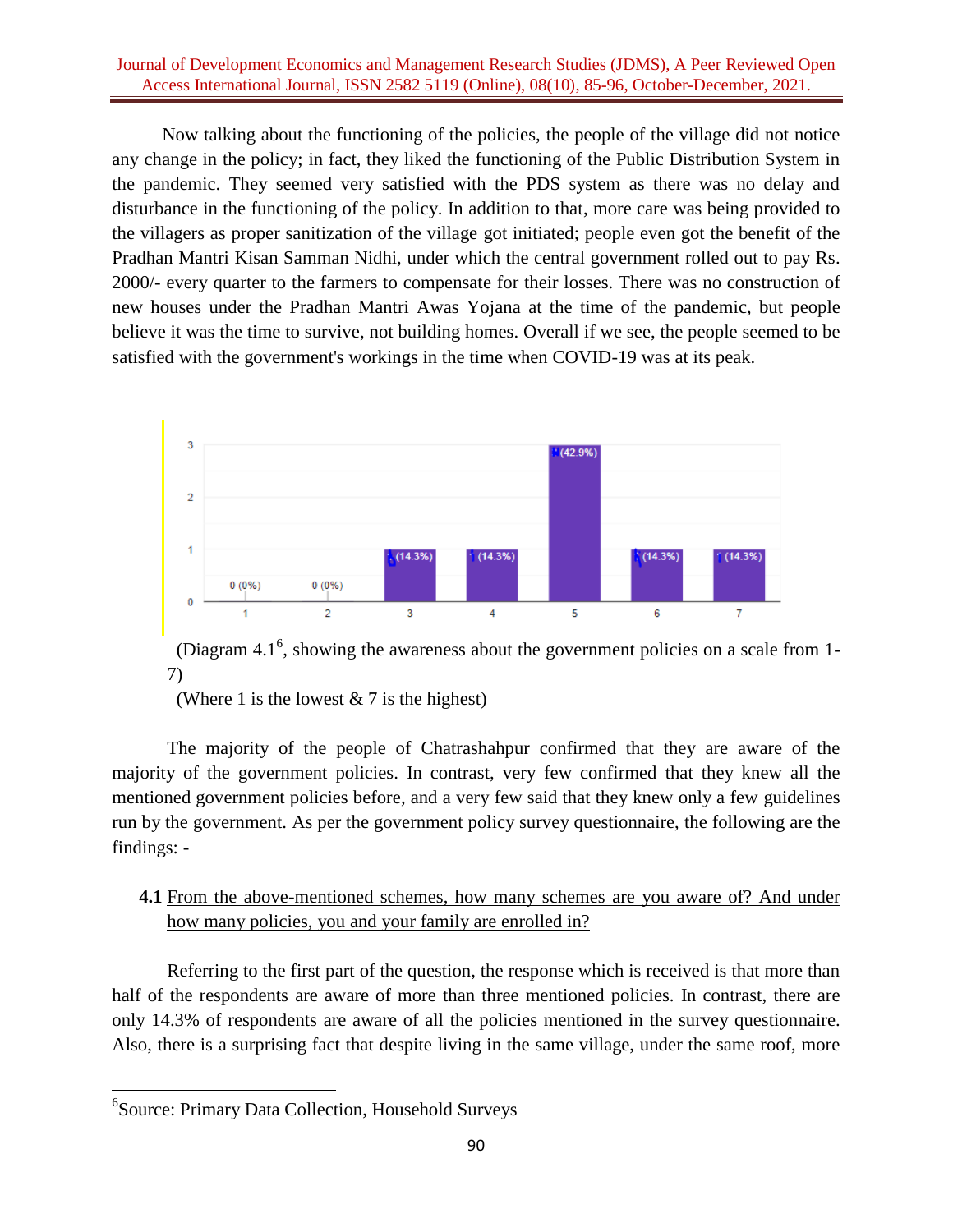#### Journal of Development Economics and Management Research Studies (JDMS), A Peer Reviewed Open Access International Journal, ISSN 2582 5119 (Online), 08(10), 85-96, October-December, 2021.

than 20% of the respondents could only recall two of the mentioned policies. The reason for the respondents not knowing all the mentioned policies could be the lack of awareness campaign ran in the village, the respondents' visit to *panchayat* meetings, the respondents' interest to know about the policies, the respondents' unwillingness to get themselves registered under the schemes or maybe not frequent organizing of the village meeting by the Pradhan of the village. But in my view, having noticed the respondents' behavior and thinking, I can say that they are not very open to sharing their views/opinions on many a point (except for a few). They believe that if they share their point of view regarding the asked schemes, then they may end up losing the benefits they get from the schemes.



 (Diagram 4.1.[16,](#page-5-0) showing the awareness among the respondents on knowing the schemes)

 (Source: Primary Date Collection, Household surveys) (Where the number 1,2,3 stands for the number of policies known by the respondents)

Now coming to the second part of the question, here we can clearly see that almost every respondent is a part of one scheme or the other. No one is left without any schemes (as far as the households interviewed). From the survey, we got the conclusion that almost 42.9% of the households were enrolled in more than two schemes, whereas about 30% of the households are the beneficiary of at least two policies. This shows the effectiveness of the policies being implemented in the village. The most common schemes the majority of the households were enrolled in is The Public Distribution System (PDS), The Ujjwala Yojana, Pradhan Mantri Awas Yojana, and MGNREGA.

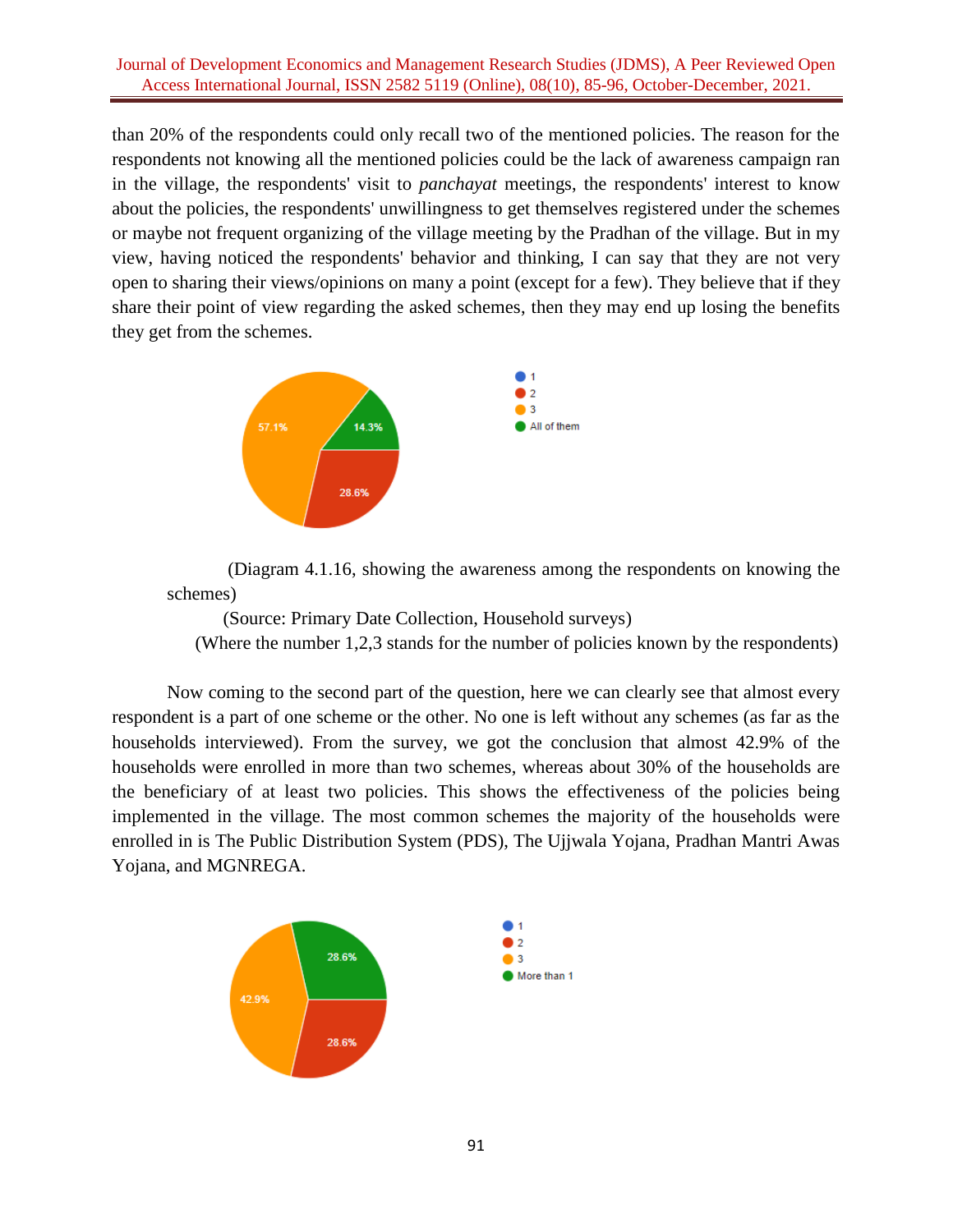(Diagram  $4.1.2^7$ , showing the number of schemes the households are enrolled in) (The numbers in the legend indicate the number of schemes known to the respondents)

# **4.2** Since how many years your family is a beneficiary? Do you think this change is for good?

Responding to the above-asked question, different households gave different answers. Many respondents have been getting benefits from the scheme since its inauguration, and a few are recent joiners. The respondents who have been benefitting for the past fifteen to twenty years are mostly the beneficiary of the PDS system. The implementation of the PDS (Public Distribution System) was started way back in 1997, and since then, the respondents' older generation has been a part of it. Moreover, there are many respondents who are recent joiners of the schemes. These schemes ought not to be the PDS only but also the newer schemes like the Ujjwala Yojana, the Pradhan Mantri Awas Yojana, etc.

In the interview, almost  $3/4<sup>th</sup>$  of the total respondents agreed upon the point that these policies have brought in positive changes in their lives, but there are still approximately 25% of the respondents who said that there was no significant impact on their lives due to these policies as they believe that such policies are only making them weak in real sense. For this 25% of the respondents, employment should be the main focus, and the government should be making policies to generate employment.



(Diagram  $4.2.1^8$ , showing respondents' response whether the policies have brought in changes in their life or not)

(In the legend, Yes – The schemes have brought positive changes in the respondents' lives, No - The schemes have brought no changes in the respondents' lives)

 $\overline{\phantom{a}}$ 

<sup>&</sup>lt;sup>7</sup>Primary Data Collection, Household surveys

<sup>8</sup> Primary Data Collection, Household Surveys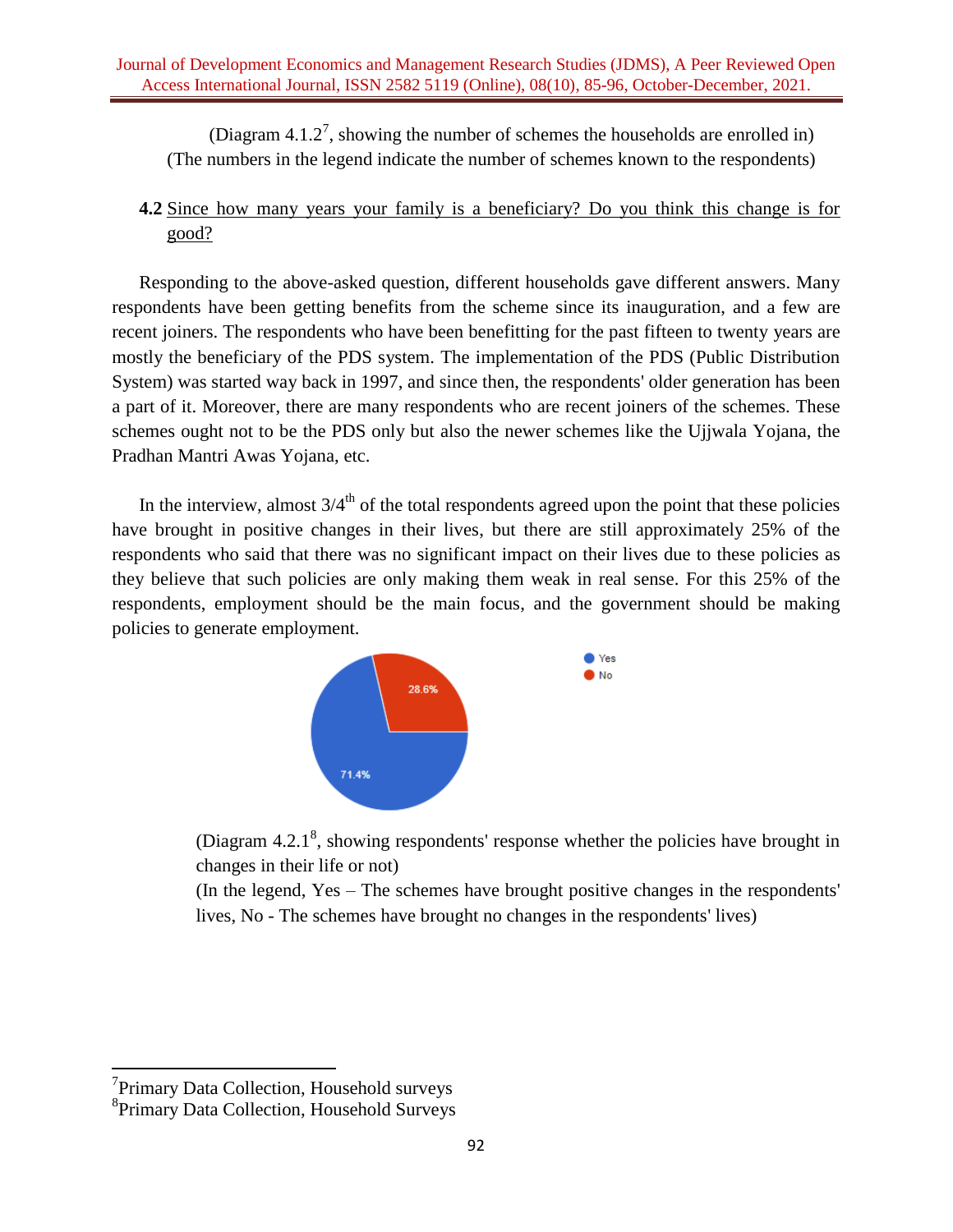# **4.3** Changes the households want to see in the existing policies. Did you receive any additional benefits during the pandemic? Did you observe any positive response in the policies during the pandemic?

Although many of the respondents seemed to be pretty much satisfied with the existing policies' workings, there are definitely a few suggestions from their side that they want to see to be featured in implementing the policies. Suggestions like the supply chain of the PDS should be improved. Like there is a regular complaint from their side, which is that there is no fixed date of supplying of the PDS to the villagers. The date varies very frequently. So this creates a problem for the respondents to actually manage their groceries. Another suggestion which they want to see in the policies is that there should be more awareness campaigns regarding specific schemes so that proper knowledge could be made to the villagers. They can fully utilize the benefits from the government policies and schemes.

Now talking about the additional benefits than the respondents strongly agreed upon the point that they did not receive any additional benefits from the government officials during the time of the pandemic although the schemes seemed to be running smoothly in the village when talked about the additional benefits, there was none. When talked about the effectiveness (changes) of the schemes, then the majority of the respondents said that there was no additional work that was carried out in the policies during the pandemic, and hence the schemes were carried out as before.

### **4.4** How in general, do the villagers get to know about the policies/schemes available?

It is seen many times that the actual beneficiary of certain schemes/policies is unaware of the schemes. The same was also observed in the survey where many of the respondents were unaware of the scheme's name itself in which they could only recognize a few of the schemes out of the mentioned ones. Having experienced this scenario, it was important to include a question regarding via which we can get to know their sources of information, whether it is a reliable source or not.

The main source of information for the respondents came out to be the "advertisements" (including the TV advertisement, social media) as around 57% of the households said that they get to know about the different government policies/schemes through electronic media such as WhatsApp etc. The second source through which the respondents come to know about the policies/schemes is via the Sarpanch himself. Mainly through the Panchayat meetings where such important queries are discussed, and the details regarding the schemes are shared. Surprisingly, "Newspaper" bags the third position as the source of information regarding the government policies and schemes which somehow says that the newspaper has been limited to the older people only as the youth of today do not want to carry the newspaper rather they prefer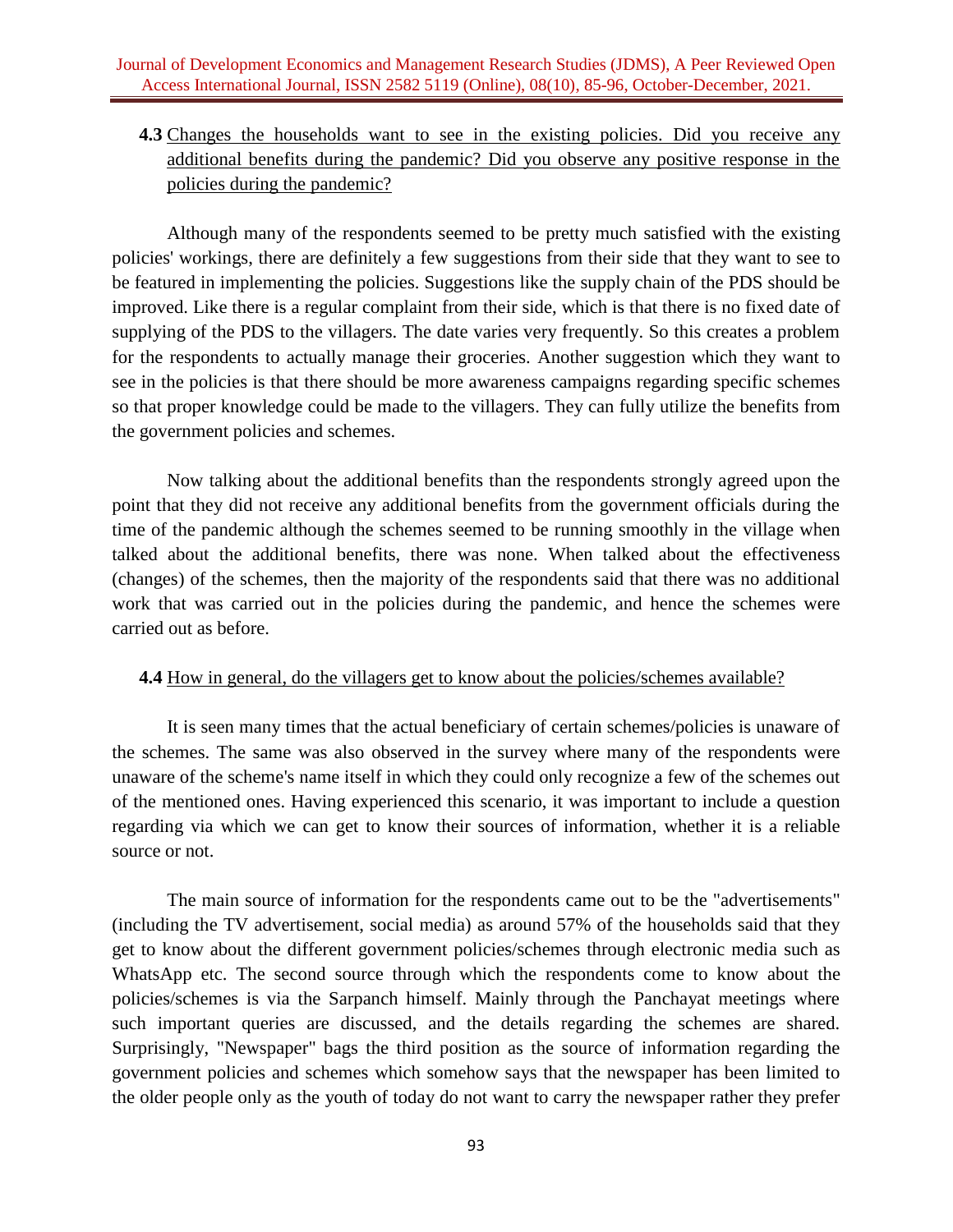having inbuilt mobile application software through which they get to know about all the information. As per the survey, 57.1% get to know about the schemes via Advertisement, 28.6% through Sarpanch/Pradhan of the village, and 14.3% of the respondents have "Newspaper" as their source.



(Diagram  $4.4.1^9$ , showing the source of the information gathering by villagers)

## **4.5** Lastly, what changes do you want to see in the existing schemes?

There were many views that the respondents came up with, but the most common change all of them want to see is that the government should do something by which all the schemes/policies should become more accessible. And by accessible, they mean less paperwork, formalities, and most important of all, more awareness campaign regarding the policies.

Other suggestions which came up through these policies, the government should do something so that the migration of people towards the urban area should be minimized. Also, one issue which the respondents came across is the proper execution of policies. There was an issue once a while via which the PDS was delayed by some days, so proper management at the ground level should be done. But as a whole, people seemed to be more or less satisfied with the overall workings of the government.

<sup>&</sup>lt;sup>9</sup><br>Primary data collection, Household surveys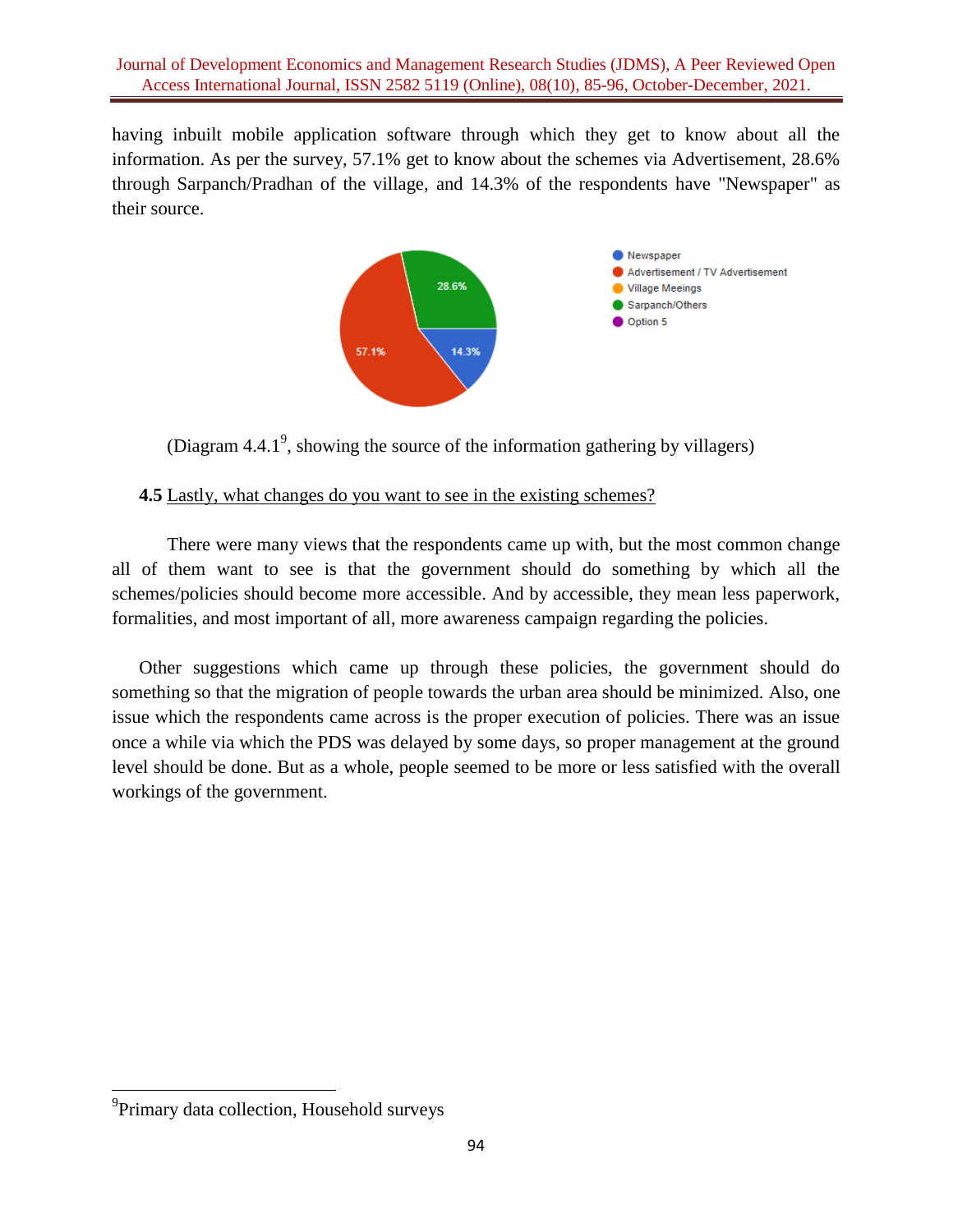

(Diagram  $4.5.1^{10}$ , showing the overall satisfaction of the respondents with the existing policies on a scale of 1-7)

(Where 1 is the lowest  $& 7$  is the highest)

In the survey, the majority of the respondent rated to average (rated 5 on 7) which accounts to 57.1% added there is a scope of improvement in the implementation part. In contrast, very few rated the existing policies as poor, which accounts for 14.3% of the total respondents.

# **5. Limitation in the research work: -**

For the research work, I had to travel to the village, Chatarshahpur daily from the near-by village Dulhipur, where I was staying throughout my stay. For the research purpose, I also made a questionnaire with several sets of questions related to the policies, their workings and their effect on them during the pandemic. In the questionnaire, there was also a question related to the workings of the officials, the Pradhan of the village, and the local administration.

Although I was able to derive several key points from the questionnaire as well as from my field work still were there were some limitations in the research work, which have been highlighted below.

- Asking such detailed set of questions to the households was not at all easy as due to lack of interaction and being a stranger to someone, deriving the detailed and correct response was difficult.
- Many of the respondents did not reveal the answers to many of the questions as they were uncomfortable in sharing the same with me for the research study purpose.
- Lack of cooperation was also seen among the villagers as I observed they do not like to mix up with the people stranger to them.
- The time crunch could also have been a factor affecting the research paper as spending much time with a particular respondents' family was a tough task.

 $\overline{\phantom{a}}$ <sup>10</sup>Primary Data Collection, Household Survey